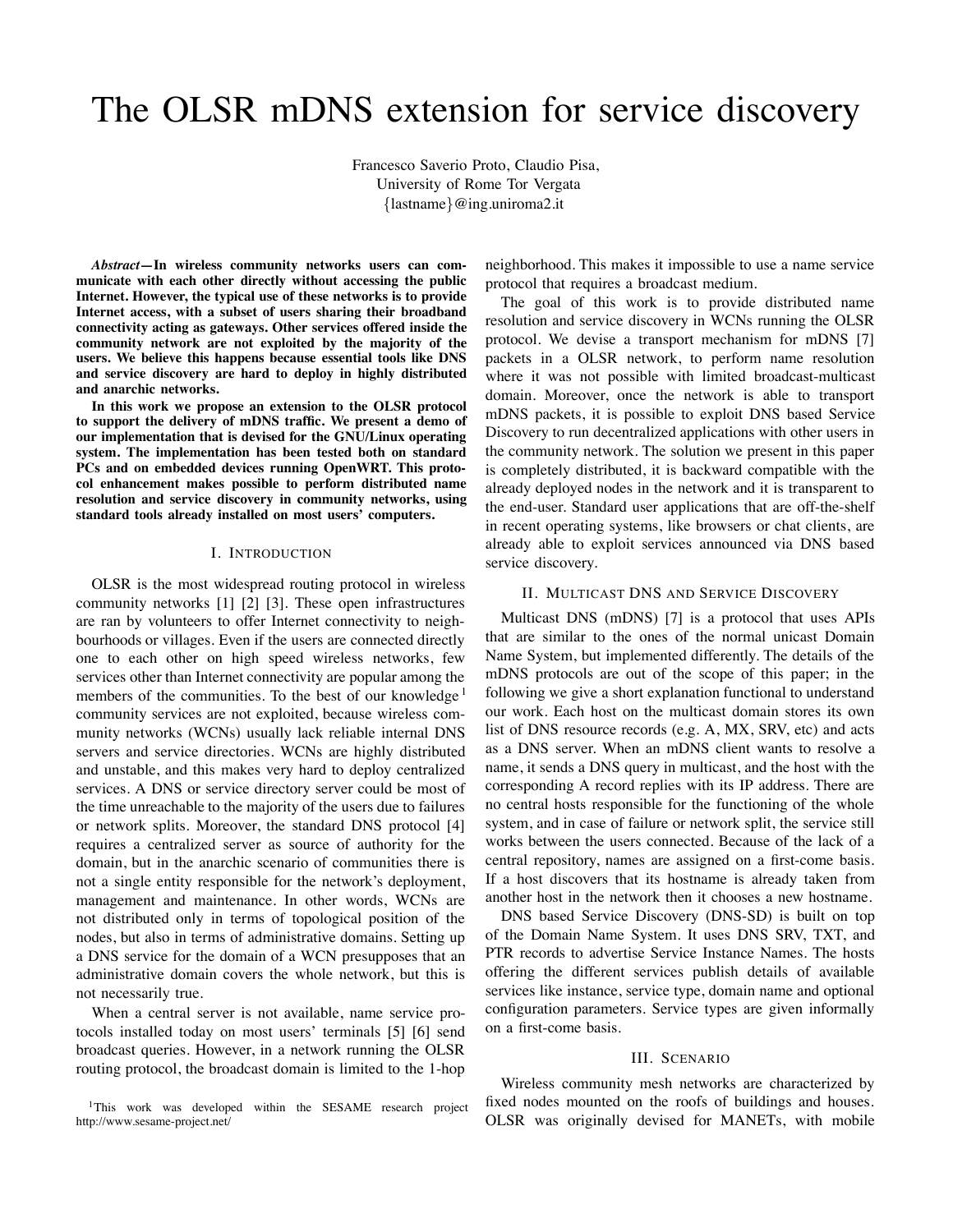nodes, but in the case of wireless community networks most of the nodes have fixed positions. These nodes act as OLSR routers, where one or more radio interfaces are connected to the mesh backbone and send and receive OLSR protocol routing packets. The other interfaces, typically wired, are attached to IP subnets announced into the mesh networks with HNA (Host and Network Association) messages. The enduser terminals do not have to run the routing daemon as their IP addresses are advertised by the nearest OLSR node. It is common that end-users get their IP address via DHCP by the nearest OLSR node.



Fig. 1. Sketch of a Wireless Community Network

In figure 1 we can see a sketch of a typical wireless community deployment, where the node G shares its Internet connectivity acting as a gateway for all the other nodes. Obviously if the user attached to node A wants to communicate with the user attached to node B, it is not necessary to pass through the public Internet. However, if a user is offering a service on his host (e.g. a Web server) another user willing to connect to this service must know a priori the IP address and the port where the service is located. This is not feasible because i) the IP address may change over time, ii) users may not know each other a priori and iii) most of them are not skilled enough to go into the details of IP addresses and TCP/UDP ports.

To solve the problems listed above, we take advantage of the fact that most users' computers will generate mDNS traffic to announce the active network services. Moreover, hardware produced in the past few years like network printers and network attached storage boxes (NAS), generate mDNS traffic to announce their presence in the network and the available network services.

The mDNS traffic scope is inside the subnet of the user, and will not pass beyond the OLSR router. To extend the multicast domain for mDNS traffic, an OLSR node equipped with our mDNS plugin can passively capture mDNS packets and forward them into the mesh network as OLSR signalling (as we explain in detail in section IV). The captured traffic is

| 0                  |           | 31                      |  |
|--------------------|-----------|-------------------------|--|
| Packet Length      |           | Packet Sequence Number  |  |
| Message Type       | Vtime     | Message Size            |  |
| Originator Address |           |                         |  |
| Time To Live       | Hop Count | Message Sequence Number |  |
| MESSAGE            |           |                         |  |
| Message Type       | Vtime     | Message Size            |  |
| Originator Address |           |                         |  |
| Time To Live       | Hop Count | Message Sequence Number |  |
| MESSAGE            |           |                         |  |
|                    |           |                         |  |

Fig. 2. Basic OLSR Packet Format

then received by the other OLSR nodes that can reproduce it on their attached subnets.

Network addressing configuration (or autoconfiguration) for the OLSR nodes and their attached subnets is not in the goal of this work. We assume that the network has a consistent addressing, and that all the nodes are configured correctly. Every host must have a unique IP address and must be routable: IP unicast connectivity between any pair of node must be possible. If the network is not fully routable, unreachable services may be announced, as a route to reach the host running the service may not exist. Because all the users must be able to offer services from their hosts, NAT must be avoided. It is useless to announce a service on a host behind a NAT: the service will not be available if does not exist a route to the IP address where the service is announced.

### IV. PROTOCOL

The OLSR protocol [8], is a routing protocol designed for Mobile Ad Hoc Networks (MANETs) and characterized by the use of the mechanism of MPRs (Multipoint Relays) to optimize the diffusion of routing information. The protocol is extensible to provide additional functionality if desired. The OLSR packet (Figure 2) is a transport container for different messages.

Two are the fundamental messages of the OLSR protocol: HELLO, and TC. HELLO messages are used for neighbor discovery and link sensing; these packets expire after one hop and are never forwarded. TC messages are used for network topology information diffusion; these packets are forwarded away from the originator to deliver topology information encapsulated into new OLSR packets at each hop.

The protocol can be extended with other message types to support new OLSR applications. An optimized flooding mechanism is devised for all the OLSR control traffic. A new OLSR application can deliver information to all the other OLSR nodes minimizing the traffic, even if only a subset of nodes are equipped with the new OLSR application. This is possible because unknown OLSR messages are processed according to the default forwarding algorithm. For example an OLSR node may want to advertise a subnet attached to one of its interfaces. The node floods an HNA (Host and Network